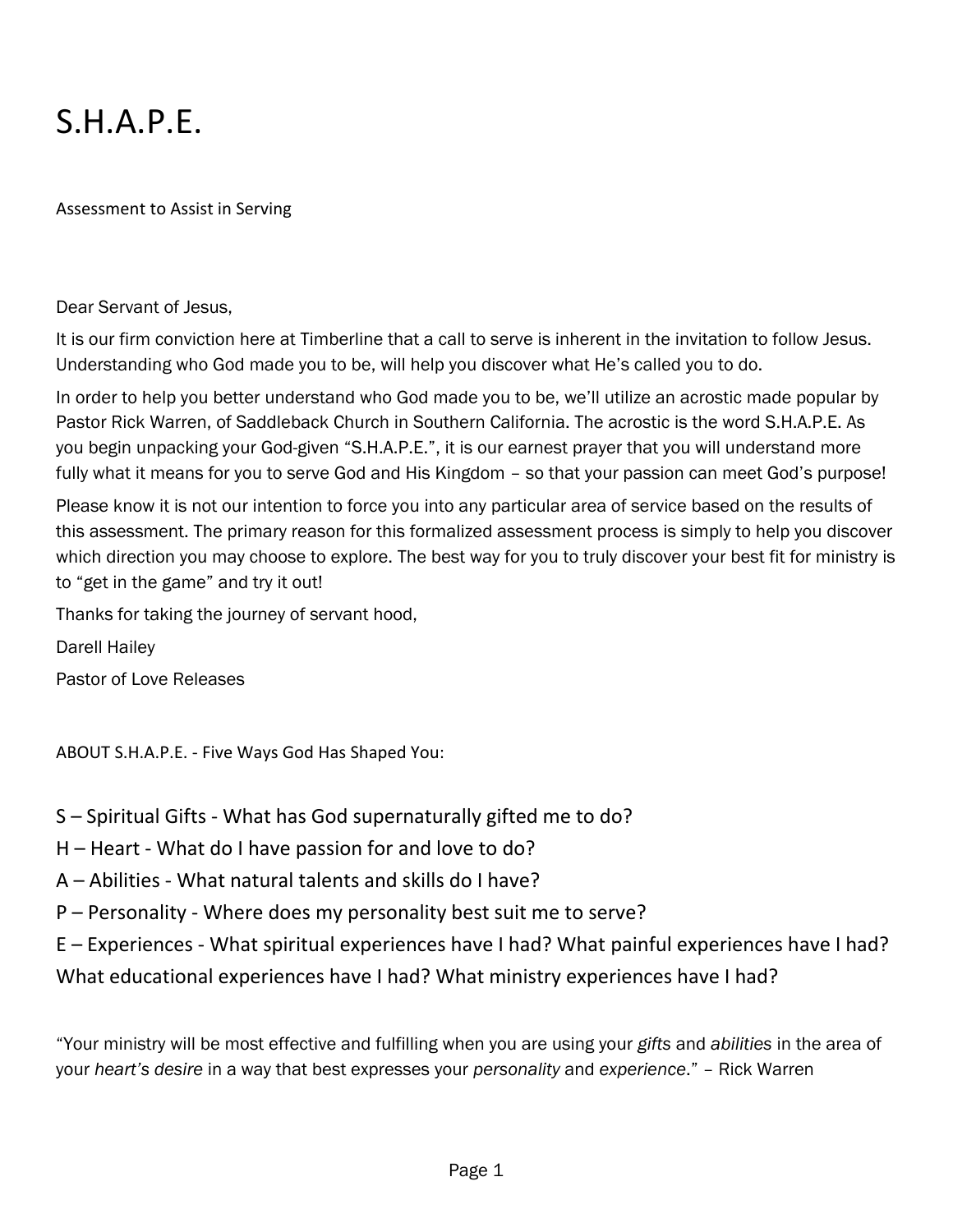# ABOUT SPIRITUAL GIFTS

*"Now about spiritual gifts, brothers, I do not want you to be ignorant."* 1 Corinthians 12:1 (NIV)

A spiritual gift is a special ability given by the Holy Spirit to serve others and strengthen the Body of Christ.

Ways To Discover Our Spiritual Gifts:

- Experiment It's easier to discover your gift through ministry than to discover your ministry through your gift.
- Read and study There are a number of books that talk about spiritual gifts.
- Take assessments Like this S.H.A.P.E. assessment.
- Ask others for input Others will often see gifts in us that we can't see ourselves.

## SPIRITUAL GIFTS

Directions:

Respond to each statement on the Spiritual Gift Assessment pages which follow, according to the following scale:

- 3 = Consistently, definitely true
- 2 = Most of the time, usually true
- 1 = Some of the time, once in a while
- 0 = Not at all, never

Using the Answer key on page 7, write your response to each statement in the box that corresponds to that statement.

Important: Answer according to who you are, not who you would like to be or think you ought to be. How true are these statements for you? What has been your experience? To what degree do these statements reflect your usual tendencies?

Total each row and record that number in the Total (T) space.

Example:

|  |  | $1=3$   20 = 2   39 = 3   58 = 1   77 = 2   96 = 3   115 = 1   T = 15 |  |  |  |  |  |  |
|--|--|-----------------------------------------------------------------------|--|--|--|--|--|--|
|--|--|-----------------------------------------------------------------------|--|--|--|--|--|--|

When you have completed the assessment, please transfer your TOP THREE TO FIVE Spiritual Gifts to your S.H.A.P.E. Profile. (Top 3-5 highest "T's" = corresponding letters to be transferred into profile)

Note: Healing, Interpretation, Miracles, and Tongues are not included in the Spiritual Gift Assessment because their presence in the life of a believer is generally self-evident.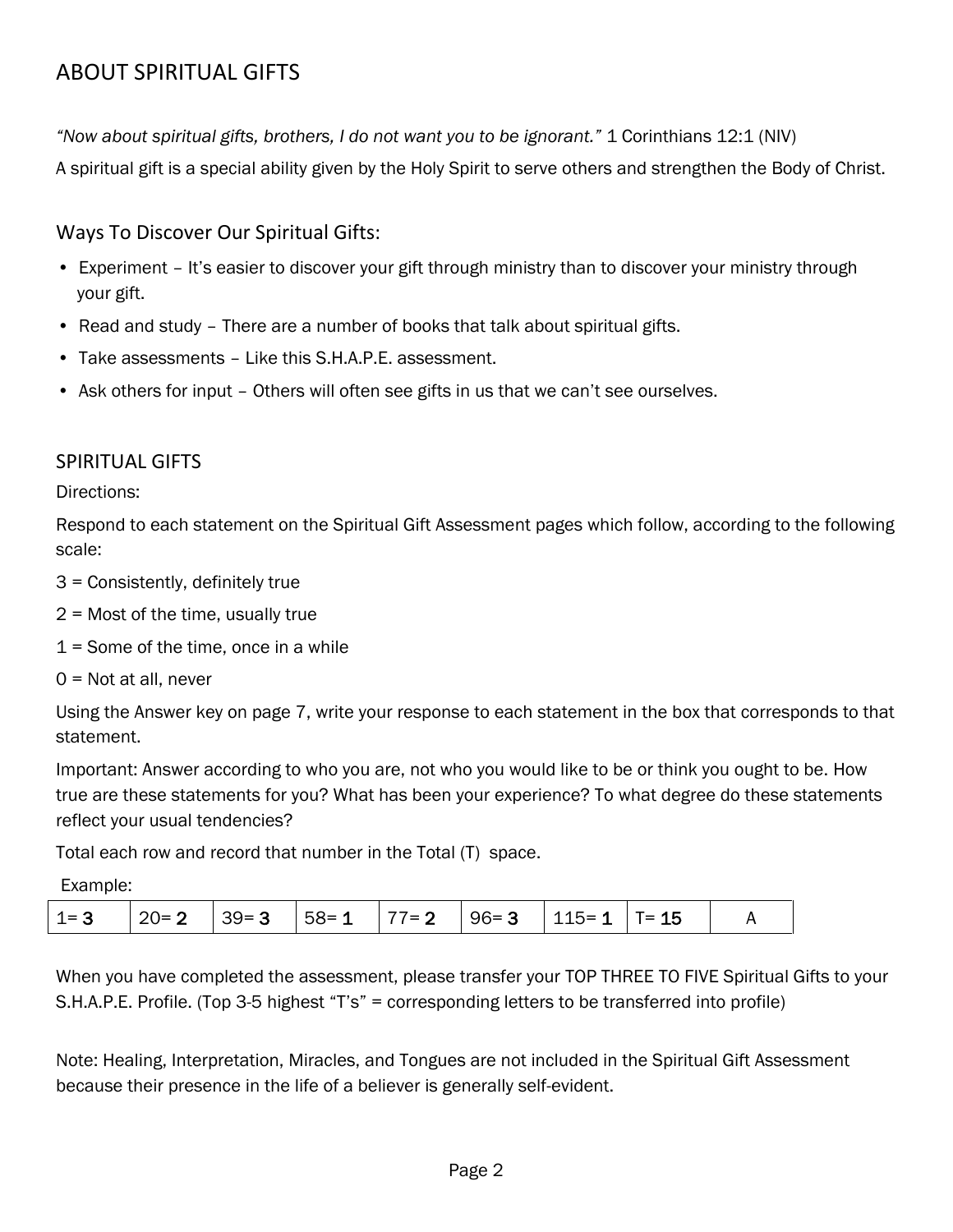## SPIRITUAL GIFT ASSESSMENT

1) I like to organize people, tasks, and events.

- 2) I would like to start churches in places where they do not presently exist.
- 3) I enjoy working creatively with wood, cloth, paints, metal, glass, or other materials.
- 4) I enjoy challenging people's perspective of God by using various forms of art.
- 5) I can readily distinguish between spiritual truth and error, good and evil.
- 6) I tend to see the potential in people.
- 7) I communicate the gospel to others with clarity and effectiveness.
- 8) I find it natural and easy to trust God to answer my prayers.
- 9) I give liberally and joyfully to people in financial need or to projects requiring support.
- 10) I enjoy working behind the scenes to support the work of others.
- 11) I view my home as a place to minister to people in need.
- 12) I take prayer requests from others and consistently pray for them.
- 13) I am approached by people who want to know my perspective on a particular passage or biblical truth.
- 14) I am able to motivate others to accomplish a goal.
- 15) I empathize with hurting people and desire to help in their healing process.
- 16) I can speak in a way that results in conviction and change in the lives of others.
- 17) I enjoy spending time nurturing and caring for others.
- 18) I am able to communicate God's work effectively.
- 19) I am often sought out by others for advice about spiritual or personal matters.
- 20) I am careful, thorough, and skilled at managing details.
- 21) I am attracted to the idea of serving in another country or ethnic community.
- 22) I am skilled in working with different kinds of tools.
- 23) I enjoy developing and using my artistic skills (art, drama, music, photography, etc…).
- 24) I frequently am able to judge a person's character based upon first impressions.
- 25) I enjoy reassuring and strengthening those who are discouraged.
- 26) I consistently look for opportunities to build relationships with non-Christians.
- 27) I have confidence in God's continuing provision and help, even in difficult times.
- 28) I give more than a tithe so that kingdom work can be accomplished.
- 29) I enjoy doing routine tasks that support the ministry.
- 30) I enjoy meeting new people and helping them to feel welcomed.
- 31) I enjoy praying for long periods of time and receive leadings as to what God wants me to pray for.
- 32) I receive information from the Spirit that I did not acquire through natural means.
- 33) I am able to influence others to achieve a vision.
- 34) I can patiently support those going through painful experiences as they try to stabilize their lives.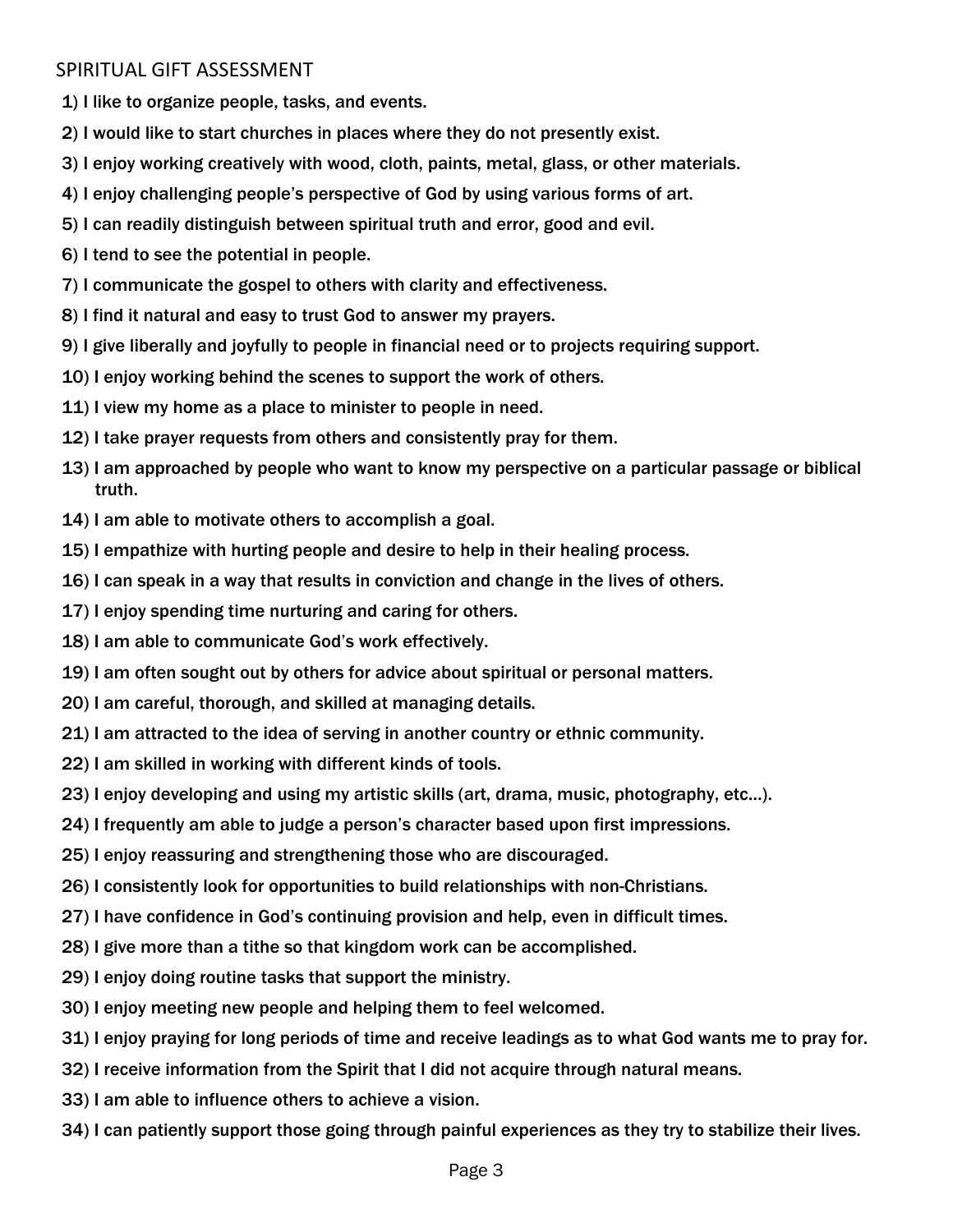- 35) I feel responsible to confront others with the truth.
- 36) I have compassion for wandering believers and want to protect them.
- 37) I can spend time in study knowing that presenting truth will make a difference in the lives of people.
- 38) I can often find simple, practical solutions in the midst of conflict or confusion.
- 39) I can clarify goals and develop strategies or plans to accomplish them.
- 40) I am willing to take an active part in starting a new church.
- 41) I enjoy making things for use in ministry.
- 42) I help people understand themselves, their relationships and God better through artistic expression.
- 43) I can see through phoniness or deceit before it is evident to others.
- 44) I give hope to others by directing them to the promises of God.
- 45) I am effective at adapting the gospel message so that it connects with an individual's felt needs.
- 46) I believe that God will help me to accomplish great things.
- 47) I manage my money well in order to free more of it for giving.
- 48) I willingly take on a variety of odd jobs around the church to meet the needs of others.
- 49) I genuinely believe the Lord directs strangers to me who need to get connected to others.
- 50) I am conscious of ministering to others as I pray.
- 51) I am committed, and schedule blocks of time for reading and studying Scripture, to understand Biblical truth fully and accurately.
- 52) I can adjust my leadership style to bring out the best in others.
- 53) I enjoy helping people sometimes regarded as undeserving or beyond help.
- 54) I boldly expose cultural trends, teachings, or events, which contradict Biblical principles.
- 55) I like to provide guidance for the whole person relationally, emotionally, spiritually, etc…
- 56) I can devote considerable time to learning new Biblical truths in order to communicate them to others.
- 57) I can easily select the most effective course of action from among several alternatives.
- 58) I can identify and effectively use the resources needed to accomplish tasks.
- 59) I can adapt well to different cultures and surroundings.
- 60) I can visualize how something should be constructed before I build it.
- 61) I like finding new and fresh ways of communicating God's truth.
- 62) I tend to see rightness or wrongness in situations.
- 63) I reassure those who need to take courageous action in their faith, family, or life.
- 64) I invite unbelievers to accept Christ as their Savior.
- 65) I trust God in circumstances where success cannot be guaranteed by human effort alone.
- 66) I am challenged to limit my lifestyle in order to give away higher percentages of my income.
- 67) I see spiritual significance in doing practical tasks.
- 68) I like to create a place where people do not feel that they are alone.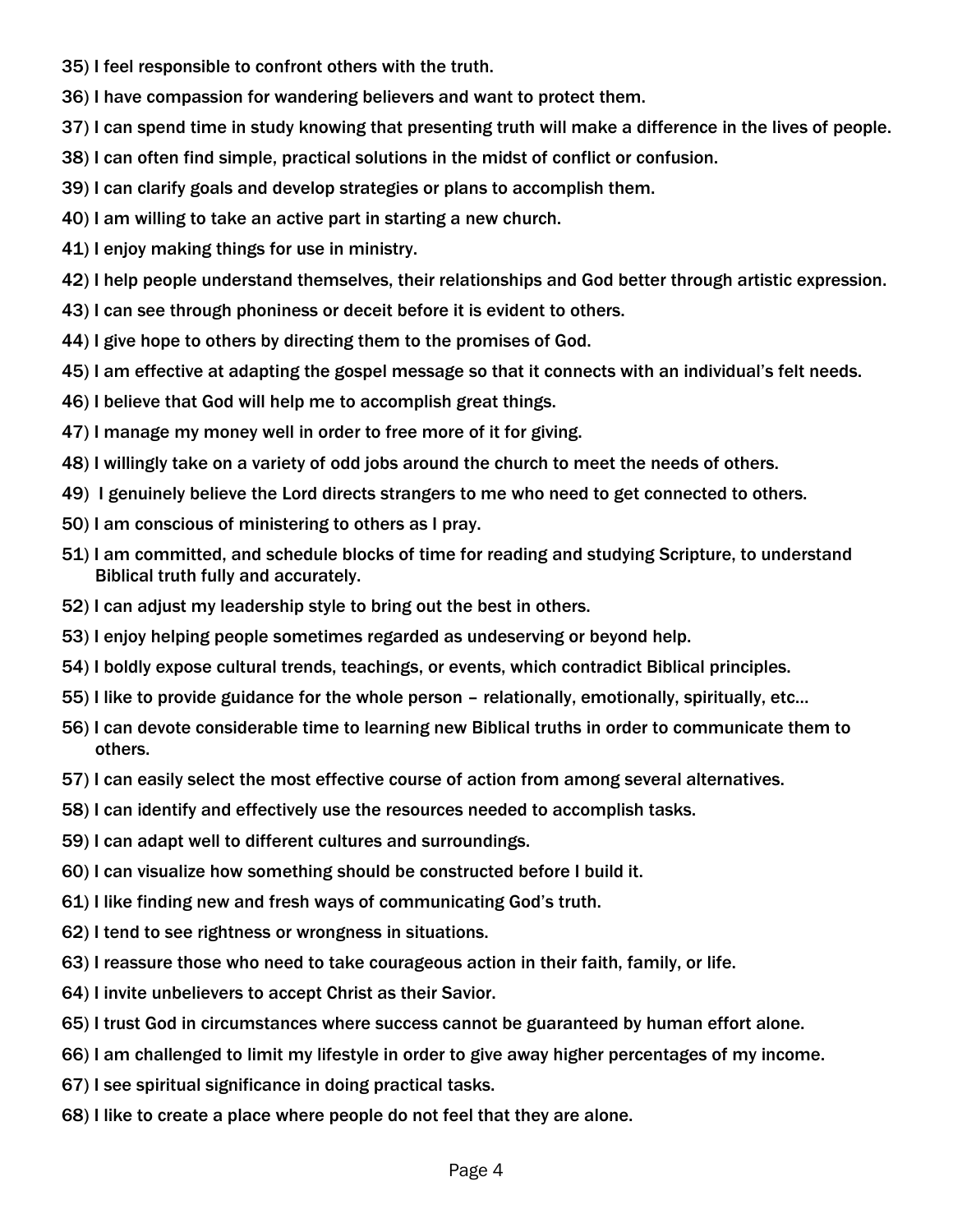- 69) I pray with confidence because I know that God works in response to prayer.
- 70) I have insight or just know something to be true.
- 71) I set goals and manage people and resources effectively to accomplish them.
- 72) I have great compassion for hurting people.
- 73) I see most actions as right or wrong, and feel the need to correct the wrong.
- 74) I can faithfully provide long-term support and concern for others.
- 75) I like to take a systematic approach to my study of the Bible.
- 76) I can anticipate the likely consequences of an individual's or a group's action.
- 77) I like to help organizations or groups become more efficient.
- 78) I can relate to others in culturally sensitive ways.
- 79) I honor God with my handcrafted gifts.
- 80) I apply various artistic expressions to communicate God's truth.
- 81) I receive affirmation from others concerning the reliability of my insights or perceptions.
- 82) I strengthen those who are wavering in their faith.
- 83) I openly tell people that I am a Christian and want them to ask me about my faith.
- 84) I am convinced of God's daily Presence and action in my life.
- 85) I like knowing that my financial support makes a real difference in the lives and ministries of God's people.
- 86) I like to find small things that need to be done and often do them without being asked.
- 87) I enjoy entertaining people and opening my home to others.
- 88) When I hear about needy situations, I feel burdened to pray.
- 89) I have suddenly known some things about others, but did not know how I knew them.
- 90) I influence others to perform to the best of their capability.
- 91) I can look beyond a person's handicaps or problems to see a life that matters to God.
- 92) I like people who are honest and will speak the truth.
- 93) I enjoy giving guidance and practical support to a small group of people.
- 94) I can communicate Scripture in ways that motivate others to study and want to learn more.
- 95) I give practical advice to help others through complicated situations.
- 96) I enjoy learning about how organizations function.
- 97) I enjoy pioneering new undertakings.
- 98) I am good at and enjoy working with my hands.
- 99) I am creative and imaginative.
- 100) I can identify preaching, teaching, or communication which is not true to the Bible.
- 101) I like motivating others to take steps for spiritual growth.
- 102) I openly and confidently tell others what Christ has done for me.
- 103) I am regularly challenging others to trust God.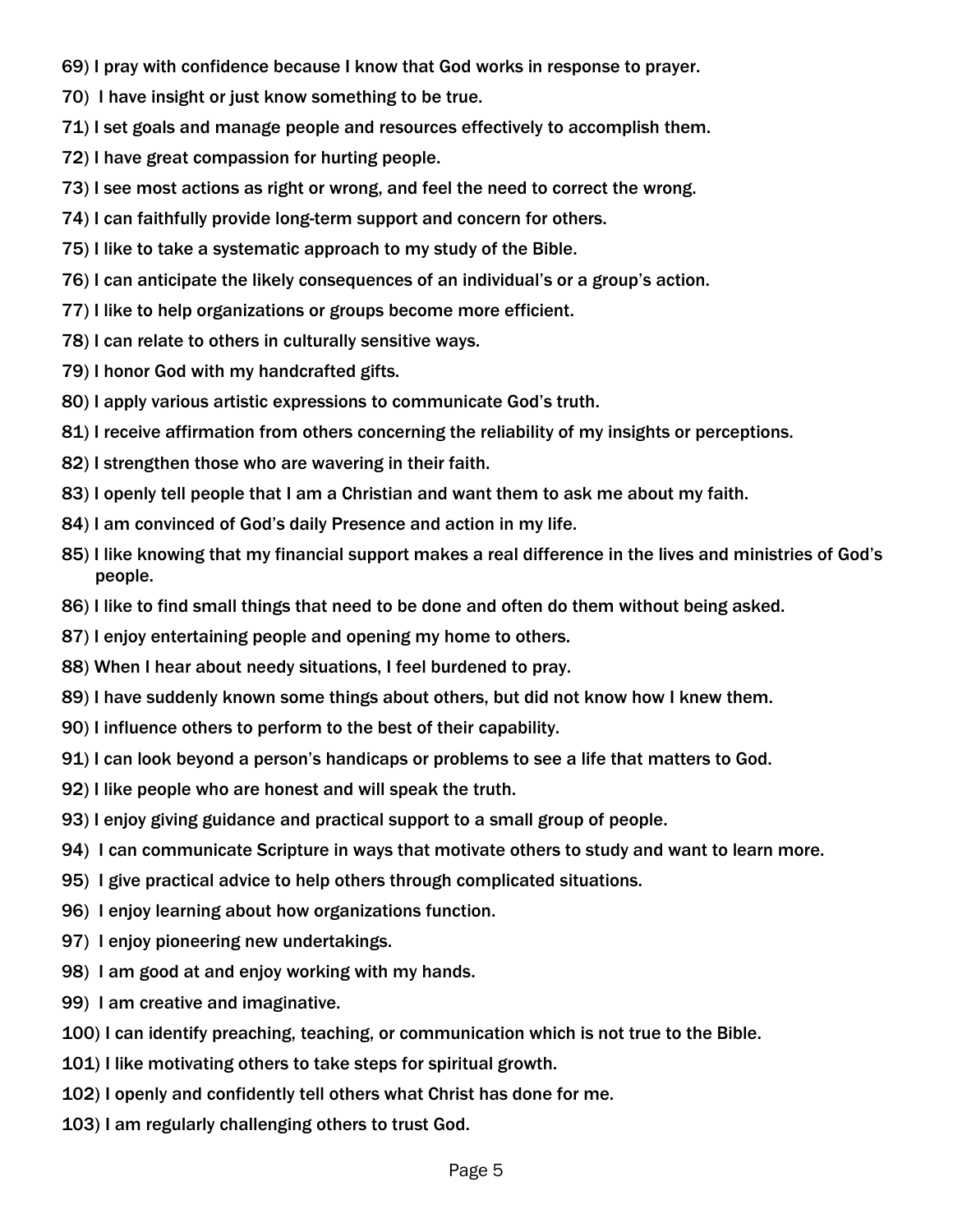- 104) I give generously due to my commitment to stewardship.
- 105) I feel comfortable being a helper, assisting others to do their job more effectively.
- 106) I do whatever I can to make people feel that they belong.
- 107) I am honored when someone asks me to pray for them.
- 108) I discover important Biblical truths when reading or studying Scripture which benefit others in the Body of Christ.
- 109) I am able to cast a vision that others want to be a part of.
- 110) I enjoy bringing hope and joy to people living in difficult circumstances.
- 111) I will speak God's truth, even in places where it is unpopular or difficult for others to accept.
- 112) I can gently restore wandering believers to faith and fellowship.
- 113) I can present information and skills to others at a level that makes it easy for them to grasp and apply to their lives.
- 114) I can apply Scriptural truth that others regard as practical and helpful.
- 115) I can visualize a coming event, anticipate potential problems, and develop backup plans.
- 116) I am able to orchestrate or oversee several church ministries.
- 117) I am able to design and construct things that help the church.
- 118) I regularly need to get alone to reflect and develop my imagination.
- 119) I can sense when demonic forces are at work in a person or situation.
- 120) I am able to challenge or rebuke others in order to foster spiritual growth.
- 121) I seek opportunities to talk about spiritual matters with unbelievers.
- 122) I can move forward in spite of position or lack of support when I sense God's blessing on an undertaking.
- 123) I believe I have been given an abundance of resources so that I may give more to the Lord's work.
- 124) I readily and happily use my natural or learned skills to help wherever needed.
- 125) I can make people feel at ease even in unfamiliar surroundings.
- 126) I often see specific results in direct response to my prayers.
- 127) I confidently share my knowledge and insights with others.
- 128) I figure out where we need to go and help others to get there.
- 129) I enjoy doing practical things for others who are in need.
- 130) I feel compelled to expose sin wherever I see it and to challenge people to repentance.
- 131) I enjoy patiently but firmly nurturing others in their development as believers.
- 132) I enjoy explaining things to people so that they can grow spiritually and personally.
- 133) I have insights into how to solve problems that others do not see.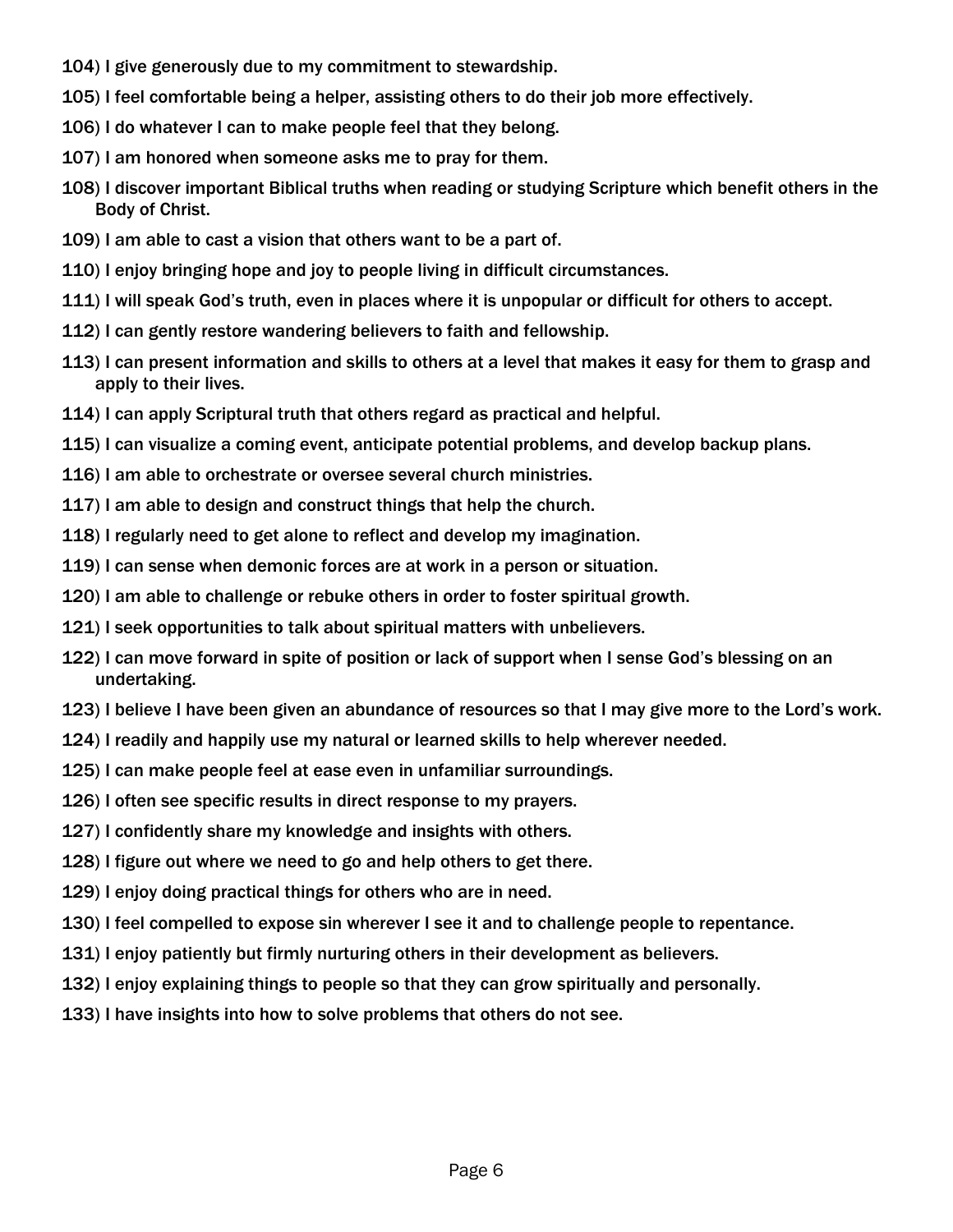Spiritual Gift Answer Key:

| $1 =$                | $20 =$                         | $39 =$ | $58 =$ | $77 =$            |                    | $96 =$        | $115 =$ | $T =$ | A            |  |
|----------------------|--------------------------------|--------|--------|-------------------|--------------------|---------------|---------|-------|--------------|--|
| $2=$                 | $21 =$                         | $40=$  | $59 =$ | $78 =$            |                    | $97 =$        | $116 =$ | $T =$ | B            |  |
| $3=$                 | $22 =$                         | $41 =$ | $60 =$ | $79 =$            |                    | $98 =$        | $117 =$ | $T =$ | $\mathsf C$  |  |
| $4=$                 | $23 =$                         | $42 =$ | $61 =$ | $80 =$            |                    | $99 =$        | $118 =$ | $T =$ | D            |  |
| $5=$                 | $24 =$                         | $43=$  | $62 =$ | $81 =$            |                    | $100 =$       | $119 =$ | $T =$ | Е            |  |
| $6=$                 | $25 =$                         | $44 =$ | $63 =$ | $82 =$            |                    | $101 =$       | $120 =$ | $T =$ | F            |  |
| $7 =$                | $26 =$                         | $45 =$ | $64 =$ | $83 =$            |                    | $102 =$       | $121 =$ | $T =$ | G            |  |
| $8=$                 | $27 =$                         | $46 =$ | $65 =$ | $84 =$            |                    | $103 =$       | $122 =$ | $T =$ | Н            |  |
| $9=$                 | $28 =$                         | $47 =$ | $66 =$ | $85 =$            |                    | $104 =$       | $123 =$ | $T =$ | L            |  |
| $10 =$               | $29 =$                         | $48 =$ | $67 =$ | $86 =$            |                    | $105 =$       | $124 =$ | $T =$ | J            |  |
| $11 =$               | $30 =$                         | $49 =$ | $68 =$ | $87 =$            |                    | $106 =$       | $125 =$ | $T =$ | Κ            |  |
| $12 =$               | $31 =$                         | $50 =$ | $69 =$ | $88 =$            |                    | $107 =$       | $126 =$ | $T =$ | L            |  |
| $13 =$               | $32 =$                         | $51 =$ | $70=$  | $89 =$            |                    | $108 =$       | $127 =$ | $T =$ | M            |  |
| $14 =$               | $33 =$                         | $52 =$ | $71 =$ | $90 =$            |                    | $109 =$       | $128 =$ | $T =$ | N            |  |
| $15 =$               | $34 =$                         | $53 =$ | $72 =$ | $91 =$            |                    | $110 =$       | $129 =$ | $T =$ | $\mathsf{O}$ |  |
| $16 =$               | $35 =$                         | $54=$  | $73 =$ | $92 =$            |                    | $111 =$       | $130 =$ | $T =$ | P            |  |
| $17 =$               | $36=$                          | $55 =$ | $74 =$ | $93 =$            |                    | $112 =$       | $131 =$ | $T =$ | Q            |  |
| $18 =$               | $37 =$                         | $56 =$ | $75 =$ | $94 =$            |                    | $113=$        | $132 =$ | $T =$ | R            |  |
| $19 =$               | $38 =$                         | $57 =$ | $76 =$ | $95 =$            |                    | $114 =$       | $133 =$ | $T =$ | S            |  |
|                      | Spiritual Gift Assessment Key: |        |        |                   |                    |               |         |       |              |  |
| $A =$ Administration |                                |        |        |                   | $K =$ Hospitality  |               |         |       |              |  |
| $B =$ Apostleship    |                                |        |        |                   | $L = Intercession$ |               |         |       |              |  |
|                      | $C =$ Craftsmanship            |        |        |                   | $M =$ Knowledge    |               |         |       |              |  |
|                      | D = Creative Communication     |        |        | $N =$ Leadership  |                    |               |         |       |              |  |
| $E = Discernment$    |                                |        |        | $O =$ Mercy       |                    |               |         |       |              |  |
|                      | $F =$ Encouragement            |        |        | $P =$ Prophecy    |                    |               |         |       |              |  |
| $G =$ Evangelism     |                                |        |        | $Q =$ Shepherding |                    |               |         |       |              |  |
| $H =$ Faith          |                                |        |        | $R = Teaching$    |                    |               |         |       |              |  |
| $I = Giving$         |                                |        |        |                   |                    | $S = W$ isdom |         |       |              |  |
| $J = Helps$          |                                |        |        |                   |                    |               |         |       |              |  |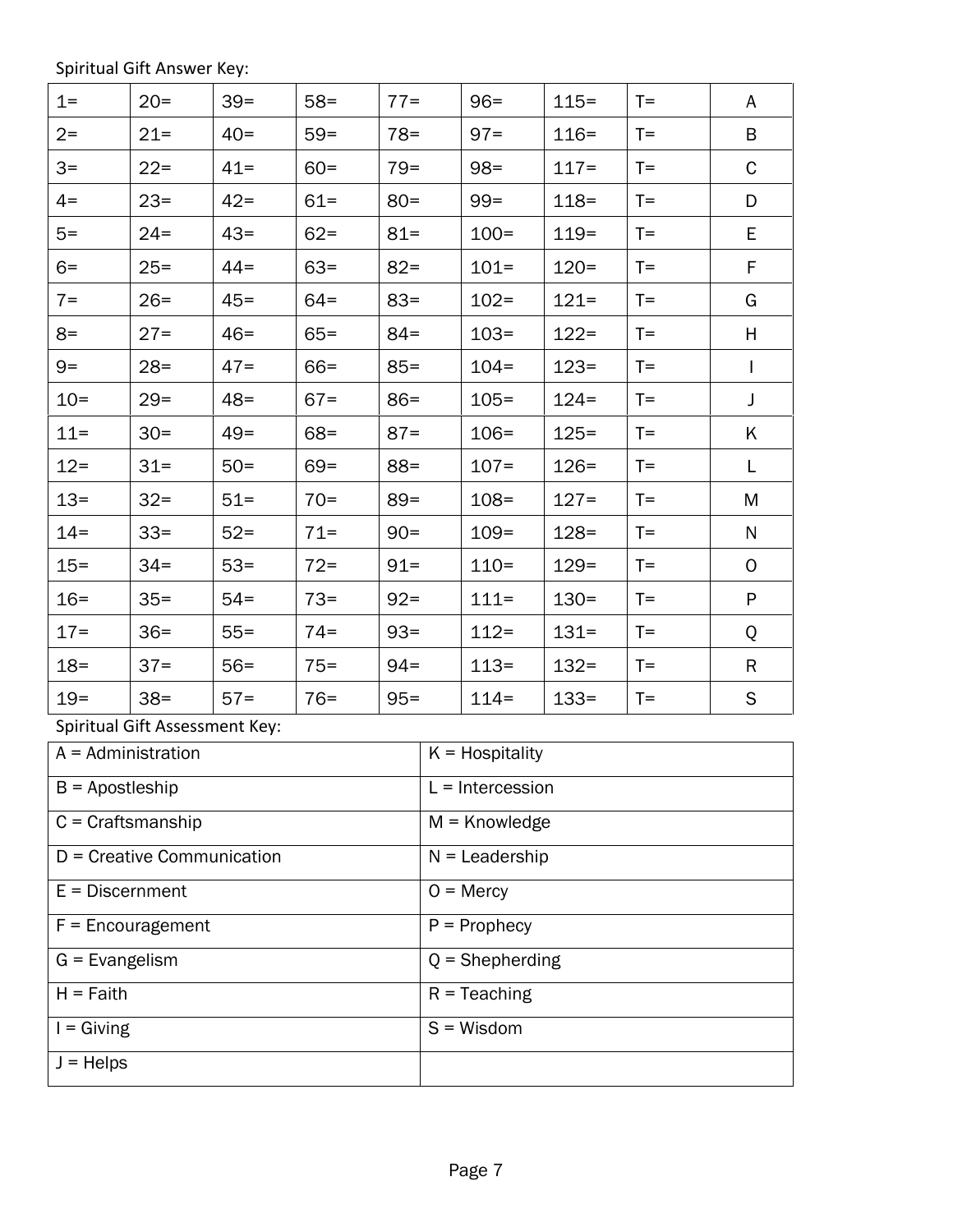# ABOUT HEART

*"Delight yourself in the LORD and he will give you the desires of your heart."* Psalms 37:4 (NIV)

Another way to think of your heart is to think about passion!

Take a moment to think about these questions:

## What drives you?

- What would you do for God if you knew you couldn't fail?
- What pushes you to action?
- What moves you so deeply that it keeps you awake at night?

## Who are the people you most want to help?

- Who do you feel you can influence the most?
- Is there an age range you feel most drawn to? If so, what age group?
- Is there an affinity group I feel most drawn to?

## What are the needs I feel most drawn to?

- What are the top two needs I love to meet for people?
- Why do I love meeting those needs?

## What cause am I most passionate about?

- What cause or issue makes my heart race?
- Where could I make the greatest impact for God?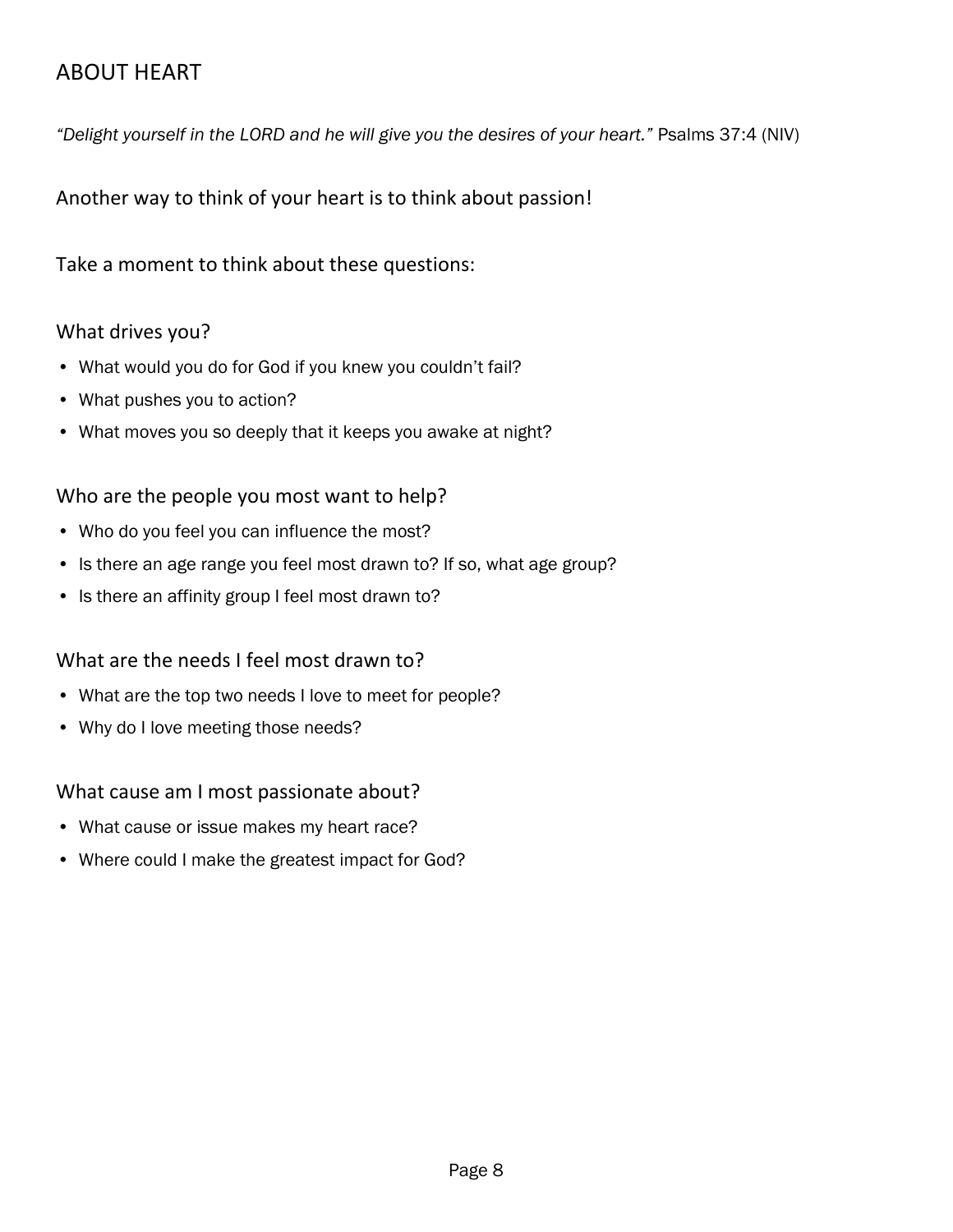## **HEART**

Directions: Please check each box that you feel applies to you.

#### The people I would like to serve most are:

- □ Children □ Homeless □ Single Parents □ Young Married □ College Students □ Hospitalized □ Singles □ Youth □ Disabled □ Infants □ Teen Moms □ Poor □ Divorced □ Men □ Unemployed □ Other: \_\_\_\_
- □ Empty Nesters □ Prisoners □ Women □ Other:
- 
- □ Elderly □ Parents □ Widowed □ Other:\_\_\_\_
- 
- -
	-
	-
	-
- 
- 
- 
- -
- 

#### The issues or causes I feel most strongly about are:

| □            | Abuse/Violence      | □      | Drug Abuse      | □ | Homelessness        | □  | Sanctity of Life        |
|--------------|---------------------|--------|-----------------|---|---------------------|----|-------------------------|
| LΙ           | Alcoholism          | □      | Education       | □ | Injustice issues    | □  | Sexuality               |
| $\mathbf{L}$ | At-risk children    | $\Box$ | Environment     | □ | Law/ Justice system | Ц  | Spiritual apathy        |
| ш            | Compulsive          | ப      | <b>Ethics</b>   | □ | Marriage/Family     | ப  | Other: when the control |
|              | behavior            |        |                 |   |                     |    |                         |
|              | <b>Deafness</b>     | П      | <b>Finances</b> | □ | Parenting           | ΙI | Other:                  |
| $\mathbf{L}$ | <b>Disabilities</b> | □      | Health/fitness  | □ | Policy/ Politics    | ப  | Other:                  |
|              | <b>Divorce</b>      | □      | HIV/AIDS        | □ | Poverty/Hunger      | ப  | Other:                  |
|              |                     |        |                 |   |                     |    |                         |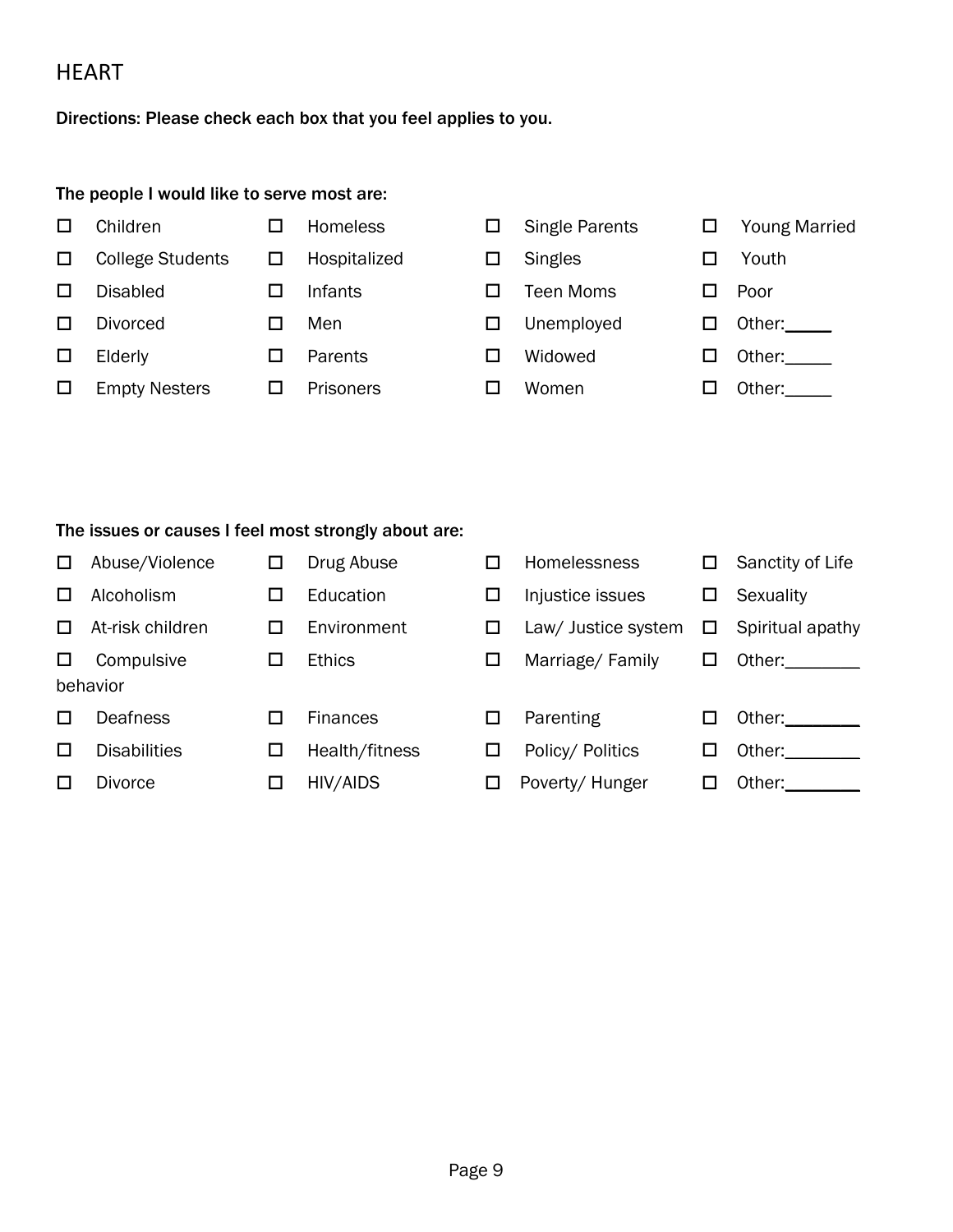# ABOUT ABILITIES

Each of us has abilities that we have discovered and learned over our lifetime.

Read Through This List of Specialized Abilities and Check the Ones That You Excel at and Love Doing:

## ABILITIES

- $\Box$  Adapting The ability to adjust, change, alter, modify
- $\Box$  Administrating The ability to govern, run, rule
- □ Analyzing The ability to examine, investigate, probe, evaluate
- $\Box$  Building The ability to construct, make, assemble
- $\Box$  Coaching The ability to prepare, instruct, train, equip, develop
- □ Communicating The ability to share, convey, impart
- $\Box$  Competing The ability to contend, win, battle
- $\Box$  Computing The ability to add, estimate, total, calculate
- $\Box$  Connecting The ability to link together, involve, relate
- $\Box$  Consulting The ability to advise, discuss, confer
- □ Cooking The ability to prepare, serve, feed, cater
- $\Box$  Coordination The ability to organize, match, harmonize
- □ Counseling The ability to guide, advise, support, listen, care for
- $\Box$  Decorating The ability to beautify, enhance, adorn
- □ Designing The ability to draw, create, picture, outline
- □ Developing The ability to expand, grow, advance, increase
- $\Box$  Directing The ability to aim, oversee, manage, supervise
- □ Editing The ability to correct, amend, alter, improve
- $\Box$  Encouraging The ability to cheer, inspire, support
- □ Engineering The ability to construct, design, plan
- $\Box$  Excelling the ability to be the best and make my team the best, setting and attaining the highest standard.
- $\Box$  Facilitating The ability to help, aid, assist, make possible
- $\Box$  Forecasting The ability to predict, calculate, see trends, patterns, and themes
- $\Box$  Implementing The ability to apply, execute, make happen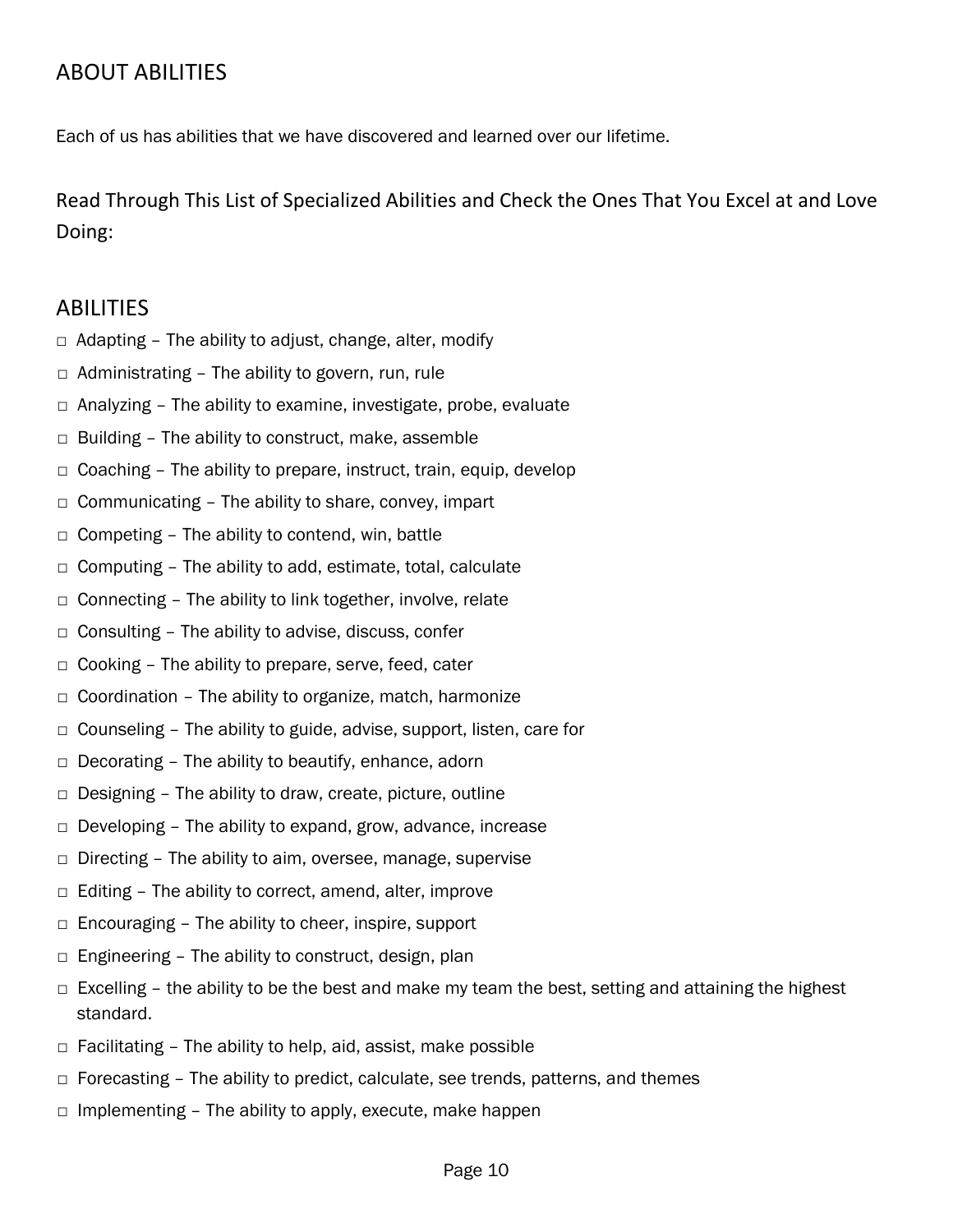- $\Box$  Improving The ability to better, enhance, further, enrich
- $\Box$  Influencing The ability to affect, sway, shape, change
- $\Box$  Landscaping The ability to garden, plant, improve
- $\Box$  Leading The ability to pave the way, direct, excel, win
- □ Learning The ability to study, gather, understand, improve, expand self
- □ Managing The ability to run, handle, oversee
- $\Box$  Mentoring The ability to advise, guide, teach
- $\Box$  Motivating The ability to provoke, induce, prompt
- $\Box$  Negotiating The ability to discuss, consult, settle
- $\Box$  Operating The ability to run mechanical or technical things
- □ Organizing The ability to simplify, arrange, fix, classify, coordinate
- $\Box$  Performing The ability to sing, speak, dance, play an instrument, act out.
- $\Box$  Persevering The ability to see things to completion, persisting at something until it is finished.
- $\Box$  Pioneering The ability to bring about something new, groundbreaking, original
- $\Box$  Planning The ability to arrange, map out, prepare
- □ Promoting The ability to sell, sponsor, endorse, showcase
- $\Box$  Recruiting The ability to draft, enlist, hire, engage
- $\Box$  Repairing The ability to fix, mend, restore, heal
- □ Researching The ability to seek, gather, examine, study
- $\Box$  Resourcing The ability to furnish, provide, deliver
- $\Box$  Serving The ability to help, assist, fulfill
- $\Box$  Shopping The ability to collect, or obtain things, getting the highest quality for the best price.
- $\Box$  Strategizing The ability to think ahead, calculate, scheme
- □ Teaching The ability to interpret, decode, explain, speak
- $\Box$  Traveling The ability to journey, visit, explore
- $\Box$  Visualizing The ability to picture, imagine, envision, dream, conceptualize
- $\Box$  Welcoming The ability to entertain, greet, embrace, make comfortable
- □ Writing The ability to compose, create, record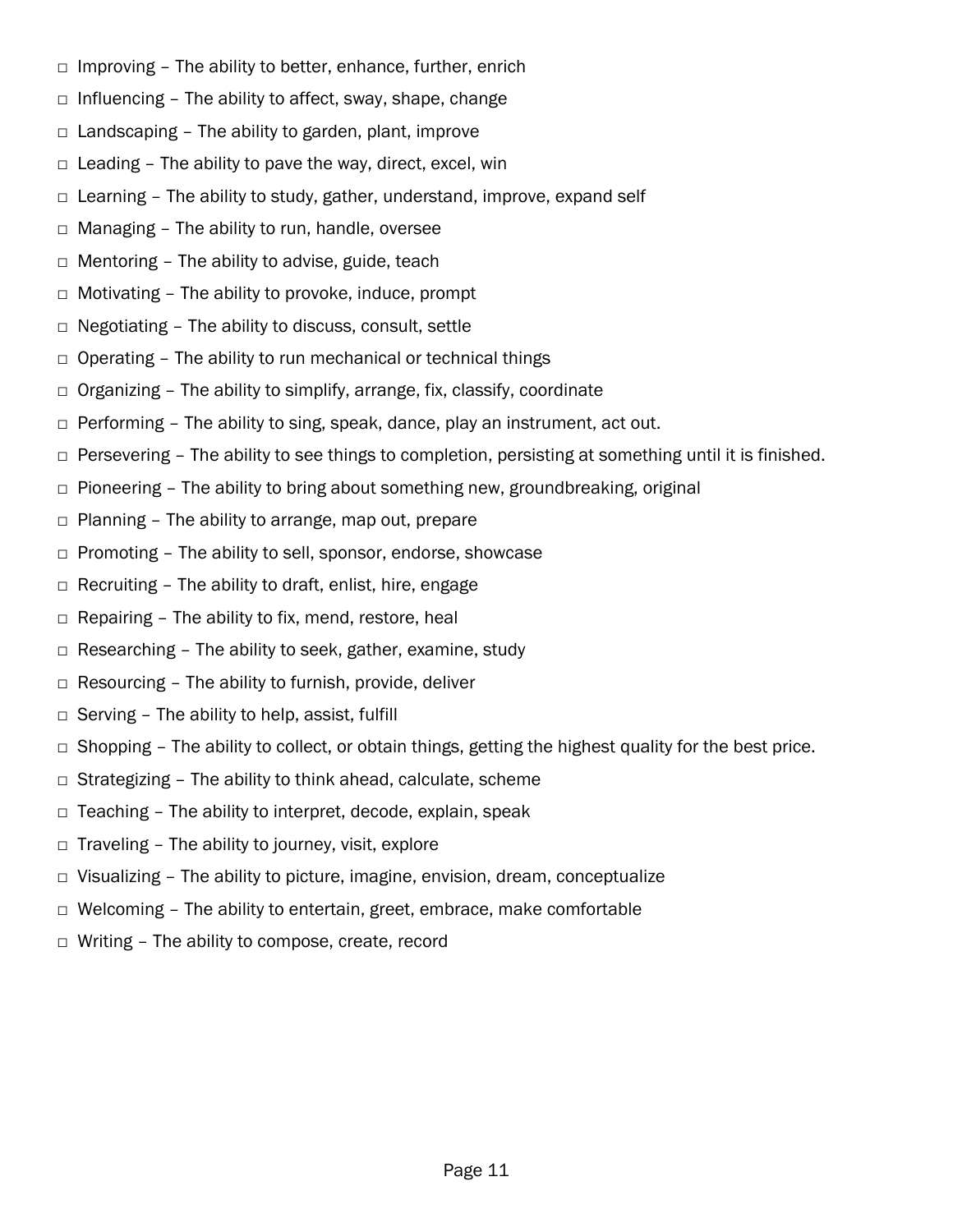## ABOUT PERSONALITY

Understanding the personality God has given you will help you more effectively express your spiritual gifts, heart, and abilities for His sake.

"Like stained glass, our different personalities reflect God's light in many colors and patterns." - Rick Warren

We Are Going to Focus on Only Two Aspects of Your Personality:

• How you are energized and how you are organized.

## PERSONALITY

#### DIRECTIONS:

- For each statement, circle the number towards the statement that most accurately describes what you would prefer in most situations.
- Do not answer according to what you feel is expected by a spouse, family member, employer, etc.
- Select the behavior or perspective that would come naturally to you if you knew there were no restrictions on or consequences for your personal expression.

## How Are You Energized?

| I'm more comfortable:                            |  |  |  |  |  |                           |  |  |
|--------------------------------------------------|--|--|--|--|--|---------------------------|--|--|
| doing things for people                          |  |  |  |  |  | 1 2 3 4 being with people |  |  |
| When doing a task, I tend to:                    |  |  |  |  |  |                           |  |  |
| focus on the goal 1 2 3 4 focus on relationships |  |  |  |  |  |                           |  |  |
| I get more excited about:                        |  |  |  |  |  |                           |  |  |
| advancing a cause 1 2 3 4 creating community     |  |  |  |  |  |                           |  |  |
| I feel I've accomplished something when I've:    |  |  |  |  |  |                           |  |  |
| gotten a job done 1 2 3 4 built a relationship   |  |  |  |  |  |                           |  |  |
|                                                  |  |  |  |  |  |                           |  |  |

It is more important to start a meeting: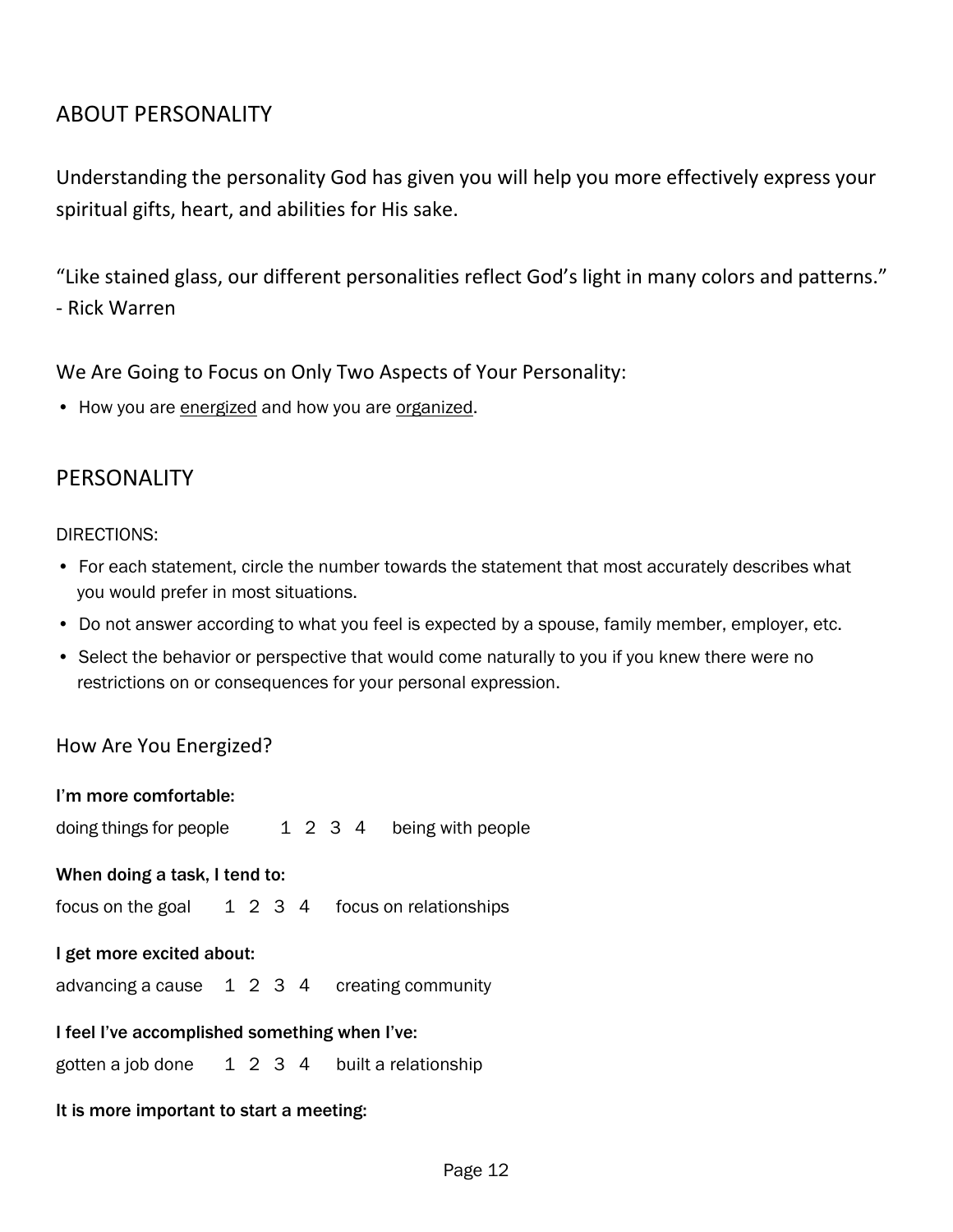| on time | 1 2 3 4 when everyone gets there |
|---------|----------------------------------|
|         |                                  |

| I'm more concerned with:                                 |  |  |  |         |  |                 |                                                              |  |
|----------------------------------------------------------|--|--|--|---------|--|-----------------|--------------------------------------------------------------|--|
| meeting a deadline $1\ 2\ 3\ 4$ maintaining the team     |  |  |  |         |  |                 |                                                              |  |
| I place higher value on:                                 |  |  |  |         |  |                 |                                                              |  |
| action                                                   |  |  |  |         |  |                 | 1 2 3 4 communication                                        |  |
|                                                          |  |  |  |         |  |                 | Add all the prior numbers and record the total here. Total = |  |
| If your score was 7 - 17: You are more task-oriented     |  |  |  |         |  |                 |                                                              |  |
| If your score was 18 - 28: You are more people-oriented  |  |  |  |         |  |                 |                                                              |  |
|                                                          |  |  |  |         |  |                 |                                                              |  |
| How Are You Organized?                                   |  |  |  |         |  |                 |                                                              |  |
| While on vacation I prefer to:                           |  |  |  |         |  |                 |                                                              |  |
| be spontaneous 1 2 3 4 follow a set plan                 |  |  |  |         |  |                 |                                                              |  |
| I prefer to set guidelines that are:                     |  |  |  |         |  |                 |                                                              |  |
| general                                                  |  |  |  |         |  |                 | 1 2 3 4 specific                                             |  |
| I prefer to:                                             |  |  |  |         |  |                 |                                                              |  |
| leave my options open 1 2 3 4 settle things now          |  |  |  |         |  |                 |                                                              |  |
| I prefer projects that have:                             |  |  |  |         |  |                 |                                                              |  |
| variety                                                  |  |  |  |         |  | 1 2 3 4 routine |                                                              |  |
| I like to:                                               |  |  |  |         |  |                 |                                                              |  |
| play it by ear                                           |  |  |  | 1 2 3 4 |  |                 | stick to a plan                                              |  |
| I find routine:                                          |  |  |  |         |  |                 |                                                              |  |
| boring                                                   |  |  |  |         |  | 1 2 3 4 restful |                                                              |  |
| I accomplish tasks best:                                 |  |  |  |         |  |                 |                                                              |  |
| 1 2 3 4 by following a plan<br>by working it out as I go |  |  |  |         |  |                 |                                                              |  |
|                                                          |  |  |  |         |  |                 | Add all the prior numbers and record the total here. Total = |  |
| If your score was 7 - 17: You are unstructured           |  |  |  |         |  |                 |                                                              |  |
| If your score was 18 - 28: You are structured            |  |  |  |         |  |                 |                                                              |  |
| Record your results:                                     |  |  |  |         |  |                 |                                                              |  |
| l am _______________________                             |  |  |  |         |  |                 |                                                              |  |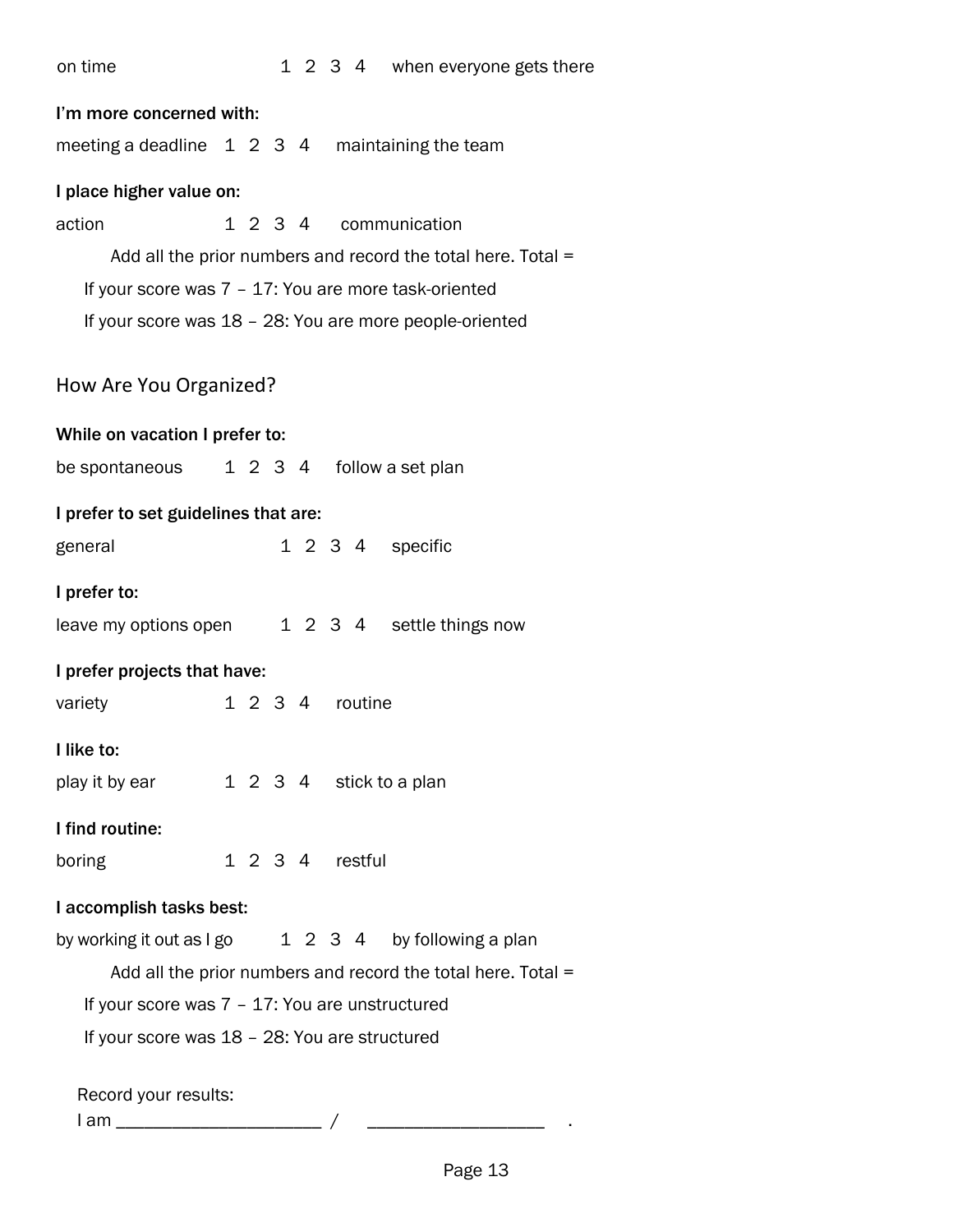## EXPERIENCE

*"Praise be to the God and Father of our Lord Jesus Christ, the Father of compassion and the God of all comfort, who comforts us in all our troubles, so that we can comfort those in any trouble with the comfort we ourselves have received from God."* 2 Corinthians 1:3-4 (NIV)

Take a moment to think about these different experiences and how they have impacted your life:

- Spiritual experiences meaningful decisions, times with God, times you felt especially close to God.
- Painful experiences problems, hurts, trials, etc…
- Educational experiences favorite subjects in school, special training, etc…
- Ministry experience how you've served in the past.

Record any experiences that stand out in the following areas onto your S.H.A.P.E. Profile: